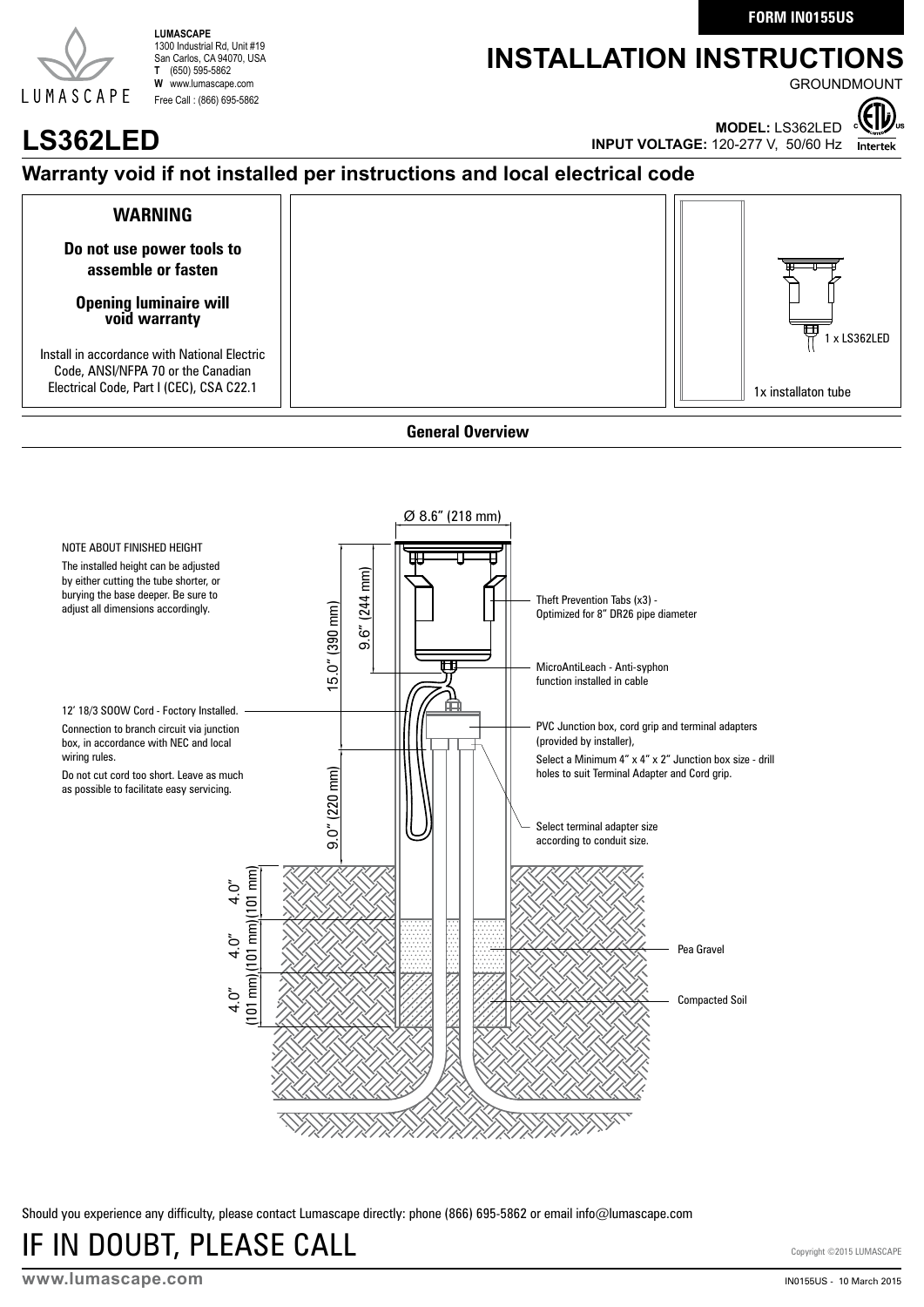Create a hole. Minimum 9" diameter. Lay Install terminal adapters onto the bottom of Lay in well draining material inside the tube. 1. 2. 3. conduits and cut to correct height. Refer to a 4 x 4 x 2 wet location junction box. Install Compact the soil outside the tube to ensure completed installation detail to determine bushings as required. Pull wire. rigidity and stability of placement. correct conduit height for the finished Installation height. As a guide, the conduit should be 15" below finished installation height. Pea Gravel **NANTICO** Compacted Soi Install cordseal into lid of the junction box. Terminate wiring in the junction box using Orient the luminaire such that the Anti-Theft 4. 5. 6 Pull the SOOW cord through the cord seal in wet location wire nuts, (preferably gel-filled), Screw is closest to target. This ensures the preparation of terminating the wires. Drag lid of the Junction box down closer to tilt axis of the luminaire is oriented correctly the terminations, and tighten cordseal. Screw should the tilt angle need to be adjusted. junction box lid down, using the box seal Anti-Theft Screw. provided. Aim at targetPush the fixture into the tube. The anti-theft 7 wings will securely hold the fixture in place. **IMPORTANT:** Once the fixture is installed in the tube it cannot be removed without the fixture removal tool, Part # LSP002

Should you experience any difficulty, please contact Lumascape directly: phone (866) 695-5862 or email info@lumascape.com

IF IN DOUBT, PLEASE CALL

Copyright ©2015 LUMASCAPE